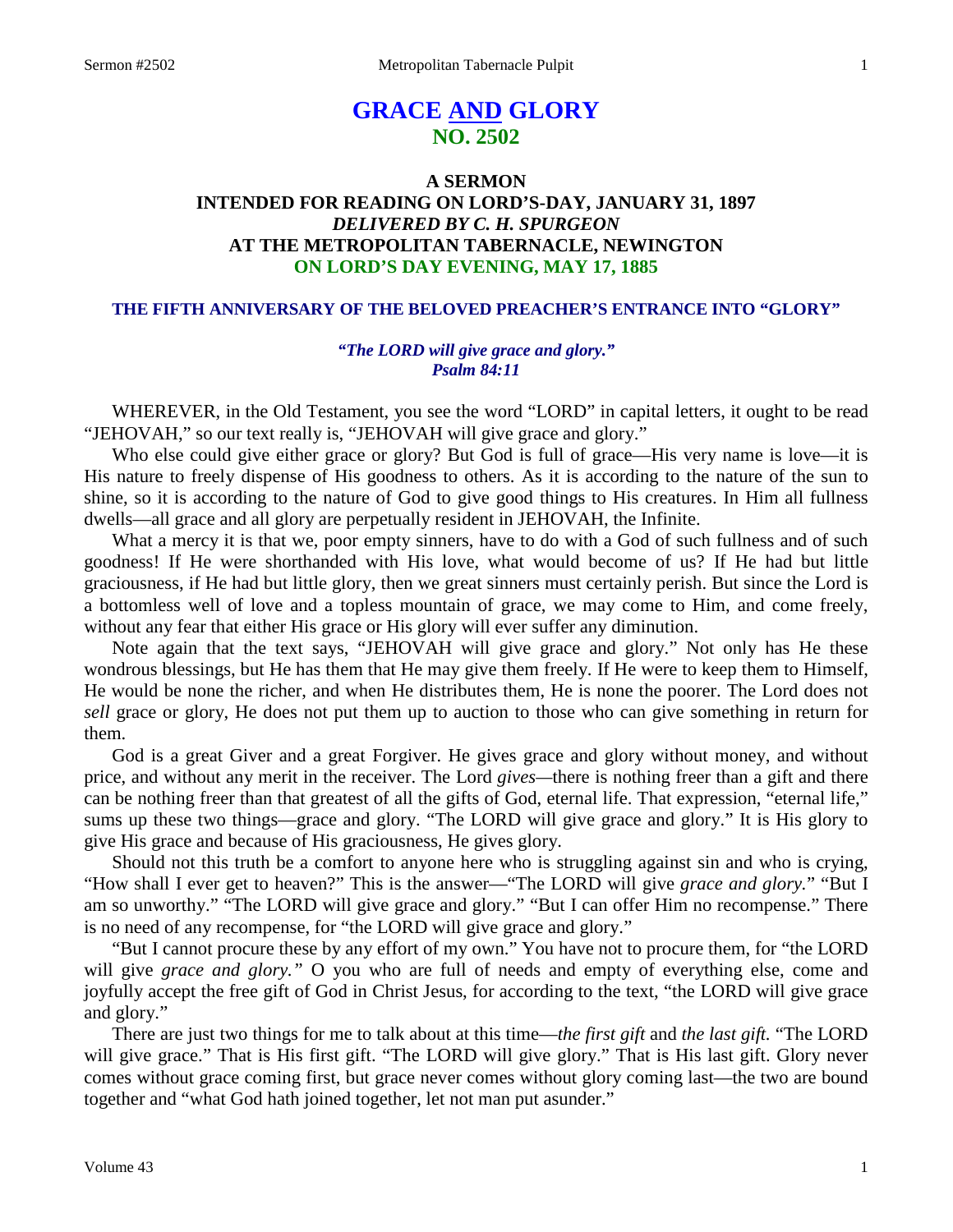He never gave grace without giving glory, and He never gave glory without first giving grace. You must have the two, they must go together—you must not attempt to rend this seamless coat—"The LORD will give grace and glory."

**I.** So we begin with THE FIRST GIFT—"The LORD will give grace."

And first, let me say that *the LORD will give grace to all those who feel that they need it and confess their need.* God will not give grace to a man who boasts of his merits and who claims a reward as of debt. God will meet such a man on his own ground and deal with him on his own terms—and will give him only what he merits and what he really deserves.

And what will that be, sirs? O you who are pharisaic and boastful of your own righteousness, listen to the answer to this question! Such a man's deserts will be shame and confusion of face forever. Remember what JEHOVAH says by His servant Isaiah, "Behold, all ye that kindle a fire, that compass yourselves about with sparks; walk in the light of your fire and in the sparks that ye have kindled. This shall ye have of mine hand—ye shall lie down in sorrow."

If you are willing to meet God on the ground of being undeserving and guilty, God will meet you on those terms, and so meeting you, He will come in robes of grace and say to you, "I have blotted out, as a thick cloud, thy transgressions, and, as a cloud, thy sins." Claim anything as of a right and God will only give you what you have a right to claim, and that will be everlasting destruction from His presence and from the glory of His power.

But confess that you are guilty, put the rope about your neck, and stand ready for the death sentence to be executed, own that you are an undeserving, ill-deserving, hell-deserving sinner and appeal to the unmerited mercy of God—and you shall have it freely given to you. Put yourself where grace can come to you, that is, in the place of the guilty, the worthless—in the place of those who merit divine wrath and deserve nothing better—and then God will meet you in mercy, and you will prove the truth of our text, "The LORD will give grace." Come, then, ye black sinners, for "the LORD will give grace." Come, then, you worthless ones, for "the LORD will give grace."

Come, then, you graceless ones, for "the LORD will give grace." Do but be empty and He will fill you. Do but be naked and He will clothe you. Do but be hungry and He will feed you. Do but be spiritually bankrupt and he will deliver you from all your liabilities and enrich you with the boundless wealth of His grace.

One cannot be gracious to a man who is not in need of grace—that were to insult him—and until you take the sinner's place, which is your right place, you do not stand where the free favor of God can come and deal with you. Let this truth, stern as it is in some aspects, be an encouragement to confession of sin and to contrition before God, for "the LORD will give grace" to those who need it and who confess that need.

"The LORD will give grace," that is to say, *He will give grace to those who believe in His Son, Jesus Christ.* Nay, He has given grace to them already. It has pleased the Father that in Christ should all fullness dwell and therefore fullness of grace abides in Christ. If you want grace, you must go to Jesus for it. As Pharaoh said to those who sought corn in Egypt, "Go unto Joseph," so does God say to those who seek His mercy, "Go unto Jesus—turn to the Crucified."

He is that golden pipe through which the mercy of God flows to the guilty sons of men. Do you believe on the Lord Jesus Christ? In other words, do you trust yourself wholly with Him? Then, if you do, God has given you grace—you have salvation, you are a saved man, your sins are forgiven you you are accepted in the Beloved. "By grace are ye saved through faith; and that not of yourselves; it is the gift of God." But that faith rests itself upon the completed work of the Lord Jesus Christ.

Further, "The LORD will give grace," that is to say, *He will give more grace to those to whom He has given some grace.* "The LORD *will* give grace." "Oh" say you, "I have such a little grace." Thank God that you have any. If you have only the gleam of a rush-light, thank God for that, and believe that you shall yet have a light like that of the seven-branched candlestick in the ancient tabernacle.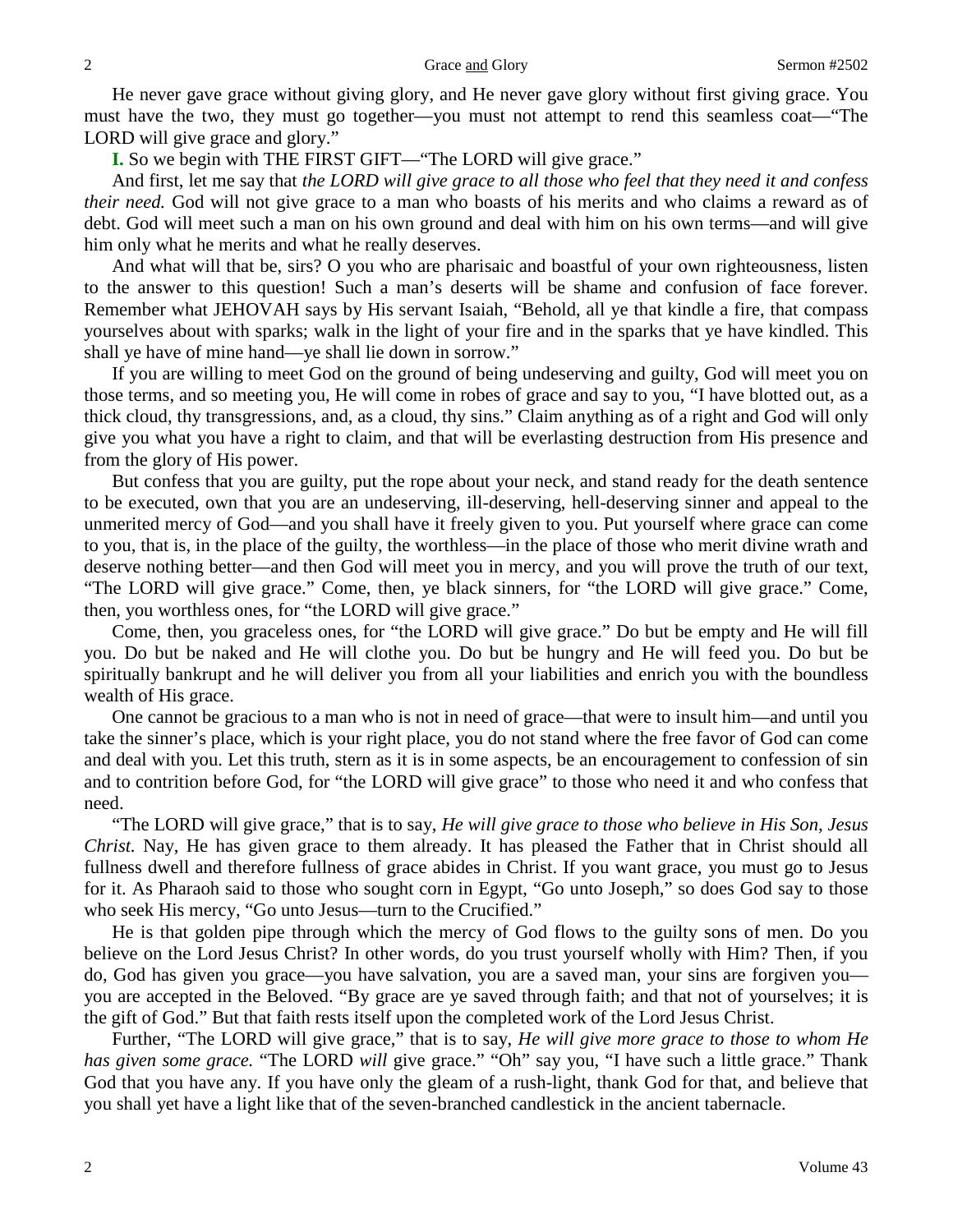#### Sermon #2502 Grace and Glory 3

If you have had the first droppings of grace, keep on looking to Him who gave you those first drops, for there is a shower on the way. He who has grace enough to believe in Christ may say that he hears the sound of abundance of rain. 'He giveth more grace." Do you not remember that Jesus has come, not only that we might have life, but that we might have it more abundantly? A little genuine grace ensures the death of all our sins and the life of all our graces.

If you are brought into covenant with God by Christ Jesus, then all the grace that is in the covenant and in the covenant Head is yours and you may freely partake of it. If you have but a morsel of the dainties of Christ in your mouth, there stands One at the table who says to you, "Eat, O friend; drink, yea, drink abundantly, O beloved!" If you be but His son, all that He has is yours and you shall by and by have, in conscious enjoyment, more grace than you have had as yet, for where He has given some grace, He delights to give more.

"The LORD will give grace," also means that *He will give it in the form in which it is needed.* "I am looking forward to a great trouble," says one. "The LORD will give grace." "I am about to undertake a very serious responsibility," says another. "The LORD will give grace." "I am getting very old," says a third, "and infirmities are creeping over me." "The LORD will give grace." 'Oh! but I am approaching the time of my death. I feel that I have received my death-wound." "The LORD will give grace."

Whatever is to come upon a child of God, grace shall come with it. Wherefore beloved, be not afraid, but remember those ancient promises, "Fear thou not, for I am with thee: be not dismayed; for I am thy God: I will strengthen thee; yea, I will help thee; yea, I will uphold thee with the right hand of my righteousness."

"The LORD will give grace," means, too, that *He will give grace when it is needed.* He will not give you any grace to go and show about, so that you may boastingly say, *"*See what a lot of grace I have!" I think I have heard some testimonies which appeared to imply that the brother had his pockets full of gold and as he put in his hand and rattled the coin, he seemed to say, "See what a rich man I am!"

That is all wrong. God does not give us any grace to turn into diamond rings to wear on our fingers and to flash in the sunshine. He does not give us any grace that we may turn into best clothes to wear on Sundays, that people may see what fine people we are. Grace is a thing which has to be used and the Lord who gives it means us to use it.

Whenever God sharpens my scythe, I know that there is some grass for me to cut. If ever He hands me a sword, He seems, by that very action to say to me, "Go and fight," and He does not give it to me that I may have it dangling between my legs to show what a man of war I am. When you need grace, you shall have grace.

One said in His heart just now, when we were singing that line,—

### *"All needful grace will God bestow,"*

"I am afraid I have not grace to die with." My dear friend, you may not be going to die just yet. When you are to die, you shall have dying grace in dying moments.

I have heard one say, "I am afraid I am not a child of God, for I could not preach like So-and-so, and I could not pray like So-and-so." But you shall have grace to do it when God calls you to it. Somebody, the other day, trying to excuse or justify war, said to me, "Did not God tell Joshua to go and kill the Canaanites?" I answered, "When God tells me to go and kill anybody, I will go and do it, but until He does so, I will heed what our Lord said to Peter, 'Put up again thy sword into its place, for all they that take the sword shall perish with the sword.'"

It is a blessed thing that God gives grace to men according to their requirements. You remember the promise to Asher, "Thy shoes shall be iron and brass; and as thy days, so shall thy strength be"? That was said to men who had to go on a long journey, but you do not want iron shoes and brass shoes. If you had them given to you, as soon as you reached home you would kick them off and say, "Give me a pair of light slippers." And God will not give us grace just for show—He will give it to us as we need it.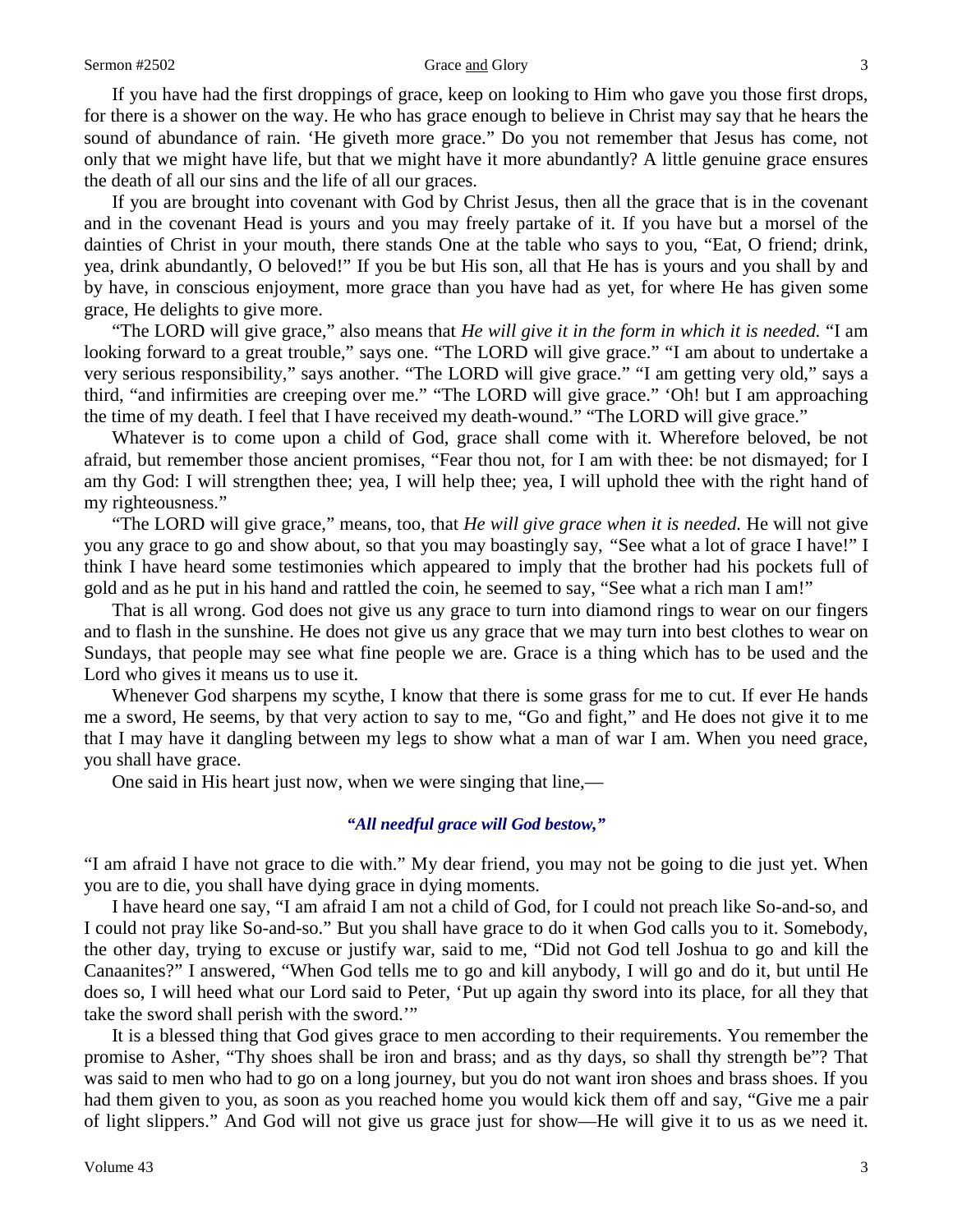Therefore fall back on this blessed Word, "The LORD will give grace." As it is needed, so shall the grace be given.

Furthermore, we know from this precious text that *He will give us grace to a much larger degree when we are prepared to receive it.* Let none of us believe that we are yet all that we are to be, or all that we ought to be, or all that we may be. Brethren, we have no conception of what, by the grace of God, a Christian may become. "I can do nothing," says one. That is true, learn that lesson well. But there is another lesson, remember, to follow it—"I can do all things through Christ which strengtheneth me*.*"

Do not always rest content with the A B C—go on to the rest of the letters of the alphabet. There is a higher life than some professors live and blessed is he who attains to it. You are a doubter—I am sorry that is the case and I wish I could lead you out of Doubting Castle. But only the Lord can deliver you from that dreadful dungeon. You are a trembler, weak and feeble. Well, God be thanked that you are alive at all, still, it would be better if you were to grow "strong in the Lord, and in the power of his might," and you may.

You, who now, through lack of faith, wear sackcloth and ashes, may yet, as God's trustful children, put on the silken garments all bespangled with the jewels of His love. You sit today upon the dunghill, but God does not make dunghills for you—He means you to sit upon a throne, for He has made us kings and priests unto our God.

Then why are we sitting on the dunghill? It is well to be even there when God places us there, but it is far better to rise from it and put on our beautiful garments and get to the top of Amana—and there hold sweet communion with Him who dwells on high. God bring us there by His grace! The promise still stands—"The LORD will give grace." You may have it—therefore desire it. Long for it, seek it, prize it—and you shall yet have it and praise God for it.

I think that the text further means that *the LORD will give grace till it melts into glory.* "The LORD will give grace *and* \_\_\_\_\_." You know that in some dissolving views, you have one picture on the sheet and then presently the operator begins to slide another over it—and the one melts into the other. That is how it is with the believer.

There is the earthly picture of grace and you can see slowly coming into it—creeping over it, not altogether concealing it, but gradually absorbing it—that blessed picture of glory. Glory is really nothing more than grace fully developed—and when Christians begin to get spiritually ripe—something of the sweetness of heaven is seen in them even here below.

Paul says to the Philippians that "our conversation is in heaven." Not only our citizenship, which the word means, but I like even our version, our "conversation" is there, because our "citizenship" is there. The Lord gives His people the grace to live a heavenly life before they get to heaven. He gives them the grace to taste the clusters of Eshcol before they enter the Promised Land. And He will continue to give grace till grace is consummated in glory.

Do not be afraid of the glorious doctrine of the saints' final preservation, but believe that He who has begun a good work in you will perform it until the day of Jesus Christ. He who puts His hand to this plough will never look back from it, but will plough a straight furrow right to the last end of the headland. If He has begun to bear our souls up toward Himself and His glory, He will never turn from His purpose or slacken His hand until He has finished the work in righteousness. He who has commenced this building will never cease to work till the headstone is brought forth with shouts of "Grace, grace unto it."

"The LORD will give grace and glory." Think of that, sinner. Think of your one day being in glory. If you are, today, in grace, you shall one day be in glory, as surely as you are now in grace. If you are a poor wretched sinner, only fit to make fuel for the flames of hell, yet, if you will come and accept the grace of God and trust in the precious blood of Christ, you shall one day strike your harp among the angels and the spirits of just men made perfect, you shall one day be without spot, or wrinkle, or any such thing, before the throne of God in glory.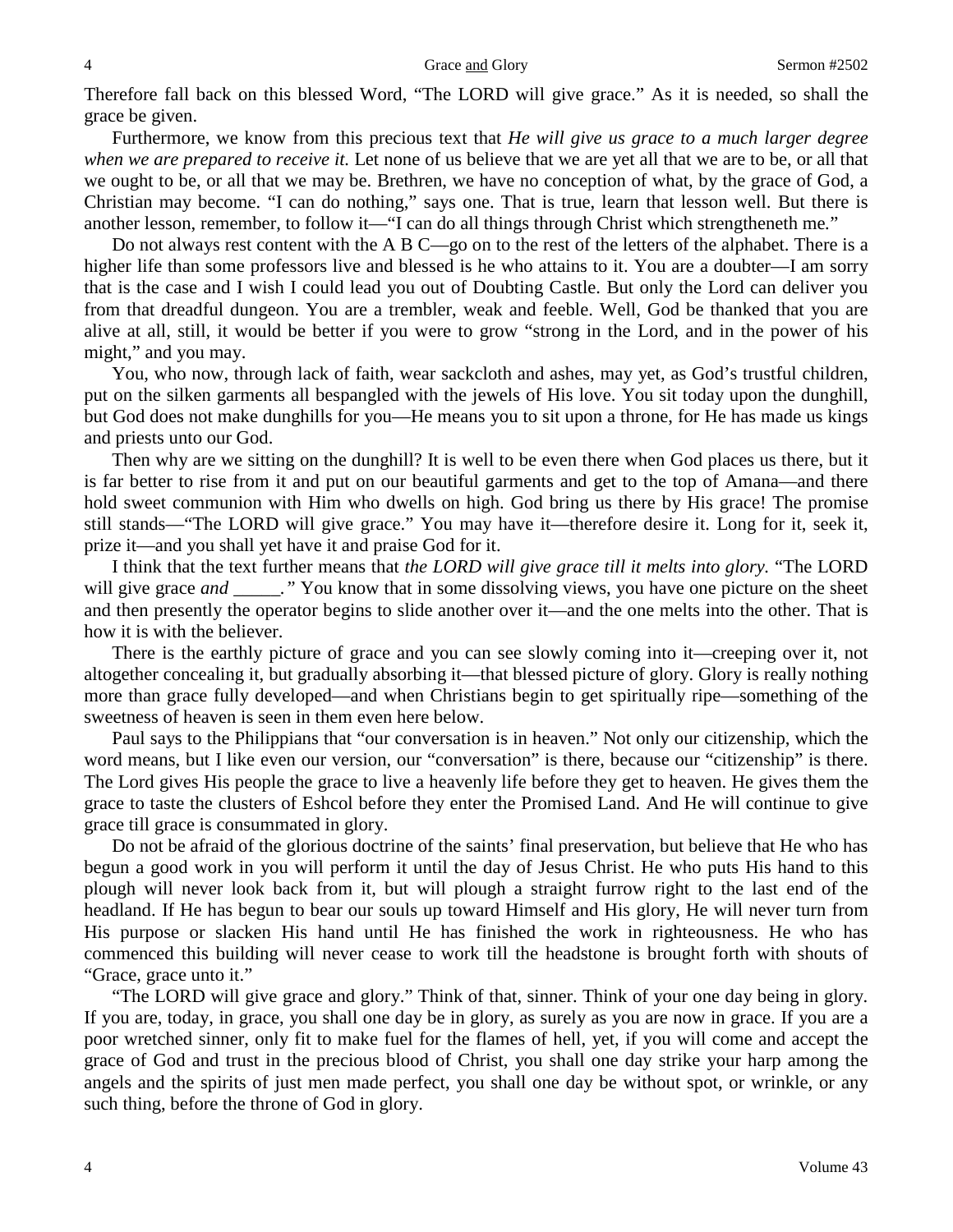#### Sermon #2502 Grace and Glory 5

Does it not make you laugh in your heart to think of it? It often makes me sing as I bless the Lord that I, too, shall be there among the blood-redeemed ones. And you, sorrowful soul, ought to be merry of heart at the very thought that you shall yet partake with angels and glorified spirits of the bliss which God has prepared for them that love Him.

**II.** Now we come to THE LAST GIFT, upon which I shall say but little, yet, had I time, I could say much—"The LORD will give glory." He will give that glory to those to whom He has given His grace.

What does this word "glory" mean? Ah! friends, I shall not attempt to tell you all about it—it is too vast a subject for any mortal to handle. Here is sea room for the biggest man-of-war in our great King's navy. My little boat shall only just do a little coasting around the edge of this boundless ocean. "Glory." What is that?

Well, first, it is *something for the soul of man.* This soul of ours, when it is glorified, will be made like to God. That image of God, which Adam had, shall be restored, only yet more brightly through our union with the second Adam, the Lord Jesus Christ. The soul shall be made like unto the Spirit of God in true holiness and righteousness. The glory of the soul will lie much in its absolute perfection. Whatever a soul ought to be, whatever a soul can be—that our soul shall be—it shall be rid of all sin, all tendency to sin, all liability to sin, all possibility of sinning. Oh, this is indeed glory, to be perfectly pure!

I do not doubt also that the glorified soul will be greatly enlarged and all its powers much increased—its ability to know, its ability to understand, its ability to enjoy, its ability to love, its ability to serve. We shall not be merely this poor little seed that we now are, but we shall be developed into that glorious flower which God intends to make His people to be in the day of their manifestation.

Our glory will also very much consist in happy communion with God, in a very near and dear fellowship with the Most High. We shall converse familiarly with angels and the spirits of the blessed. Far more, we shall converse with Jesus, our elder Brother, our Lover, our Husband. These words drop easily enough from my lips, but what their full meaning must be, who of us can at present conceive?

An hour with Christ on earth is worth a king's ransom—have not some of us enjoyed, in ten minutes here below, so much bliss that we have remembered that ten minutes for ten years afterwards? When our blessed Lord has lifted the veil from His face and has also taken the scales off our poor blind eyes and brought us near to Him, we have been ravished with delight. And whether in the body or out of the body, we could not tell. This bliss, and more, we shall be able to endure forever.

The sweet delirium of fellowship with Christ below has in it too much of strain for creatures in these mortal bodies often to bear. But strip us of this house of clay and then we shall be able to drink in deep draughts at the wellhead itself. Draughts, which today would drown us, shall then only content us—and these draughts shall be ours forever and ever. This is glory for the soul.

But let it never be forgotten that, as we are made up of body and soul, so *there will be also glory for the body.* Though this body may be for a while separated from our spirit, unless the Lord shall speedily come, yet it is an integral part of our manhood and it is to be glorified. Many of the children of God seem to forget the resurrection of the body. They who are already in heaven are not yet perfect, as there is only a part of them there at present.

The day of their perfection will be when the trumpet shall sound and the dead shall be raised incorruptible, and we who are then alive and remain shall be changed. Then our bodies will be no more capable of grief and anguish. Better still, they will never become the messengers and the servants of sin, for even this poor flesh shall be purified from all taint and from all possibility of corruption. The body is sown in weakness—it shall be raised in power.

As to what the power of the glorified body shall be, we will not indulge our imagination or attempt to guess, but it will be something extraordinary. There will be no lameness there, no failing sight, no gathering deafness, no infirmity of the flesh—you shall be clean delivered from all these imperfections and your body shall be raised in the image of your immortal Lord.

There will be no scars of age, no bald heads, no signs and tokens of the work of sin, that sin of your youth, which lies in your bones, but you shall be clean delivered from it all, as though you had passed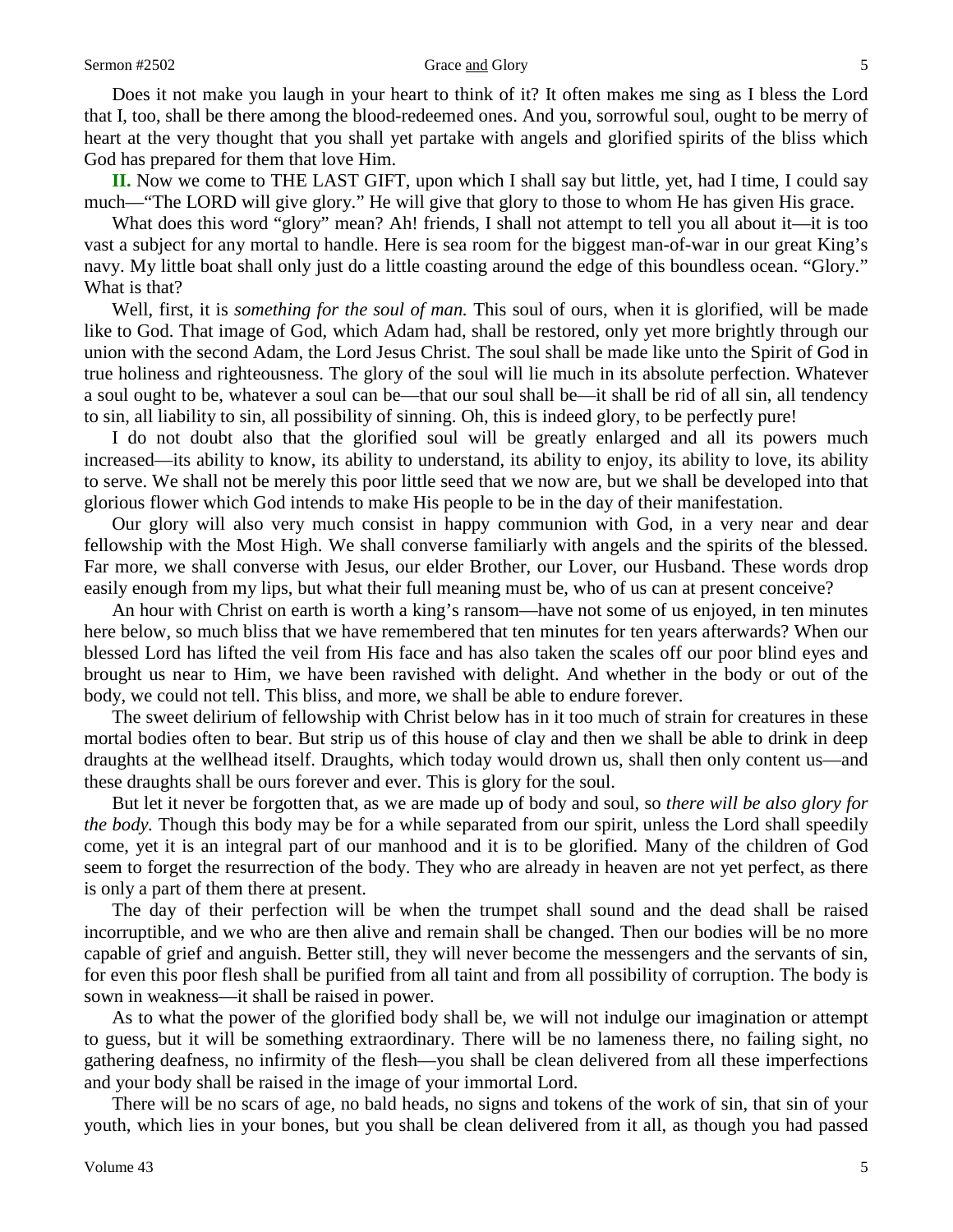#### 6 German +2502 Grace and Glory Sermon +2502

through a refiner's fire, for the grave shall be but a fining pot to the bodies of the saints—and they shall be raised like unto His glorious body who is their covenant Head and Lord. When our entire manhood, spirit, soul, and body shall be in heaven, then will this promise be fulfilled, "The LORD will give glory."

"Glory" means, first, *recognition.* When Christ shall declare that He knows us and shall say to each one of us, "Well done, good and faithful servant." When He shall confess us before men when He comes in the glory of His Father. O sirs, when Christ shall call out His poor persecuted followers and amidst such a scene as never was beheld before—when angels shall lean from the battlements of heaven and a cloud of witnesses shall gather round about assembled men, when Christ shall say, "You were with Me in My humiliation, and I own you as My chosen, My beloved, My brethren—that will be "glory." There is more glory in one word of recognition from the King of kings than in all the Orders of the Garter, or of the Golden Fleece that kings are able to distribute among their loyal subjects.

Then the next meaning of the word "glory" is *vision.* "Thine eyes shall see the King in his beauty." With Job, each believer can say, "I know that my Redeemer liveth, and that he shall stand at the latter day upon the earth: and though after my skin worms destroy this body, yet in my flesh shall I see God: whom I shall see for myself, and my eyes shall behold, and not another."

Yes, we shall behold Christ in all the splendor of His final triumph. We shall see the Father and rejoice in all His infinite perfections. And we shall have fellowship with the Holy Spirit. The one God shall fill all our faculties. "Eye hath not seen, nor ear heard, neither have entered into the heart of man the things which God hath prepared for them that love him." Perhaps neither eye, nor ear, nor heart, will be needed then—but our whole spirit shall drink in the beatific vision of the glory of God.

The third meaning of the word "glory" is *fruition.* What the fruition will be, I will tell you when I have been there. Long ago, we learned that "Man's chief end is to glorify God, and to enjoy Him forever." Brothers and sisters, we have enjoyed His Word. We have enjoyed His day. We have enjoyed His covenant. We have enjoyed His love. But what will it be to enjoy God Himself and to enjoy Him forever?

The psalmist spoke of "God, my exceeding joy," but that was for earth. It will be "a far more exceeding and eternal weight of glory" to enjoy God forever. I had that text explained to me just lately during the week of the Conference. I was so happy, God was so gracious to me and to all the assembled brethren, in answer to prayer, that I felt, each night when I got home, and each morning when I woke, as if I was weighed down with a super-excess of joy. I said to myself, *"*I can guess now what is meant by a weight of glory."

It needs a strong man to stand under a weight of grace here below, it wants a robust constitution to bear the weight of divine love even here. It is almost enough to kill a man and one may as well die of excessive joy as of excessive grief—but what will it be when our souls are so enlarged and we are so strengthened that we can enjoy God forever?

Five minutes in heaven and then let me come back—but then, if I did come back, you know, I should have heard unspeakable words which it would not be lawful for a man to utter. As I have not been there, I cannot tell you of all the wondrous things that help to make up the glory of heaven. And if I had been there, it might be unlawful for me to tell you, so I will not attempt to intrude upon that reserved ground. But what I have to say to you is, *Let us all go there and see for ourselves.*

"What is the way?" asks one. Jesus shows Himself before us and says, "I am the way. I am the way." You ask Him, "But are You sure of it?" "Yes," says Jesus, "for I am the truth." "Oh, but Lord, how shall we traverse that way?" Jesus says, "I am the life." The first part of our text helps you on to the latter part, for the way of grace is the way to glory.

O poor sinner, that way is open to you! You want grace and you may have it, for "the LORD will give grace." And He will give glory, too, and then what will you and I do? Why, we will give Him glory. When the sun shines on the moon, the moon shines back again—and when the glory of God shines on us, then we shall glorify God.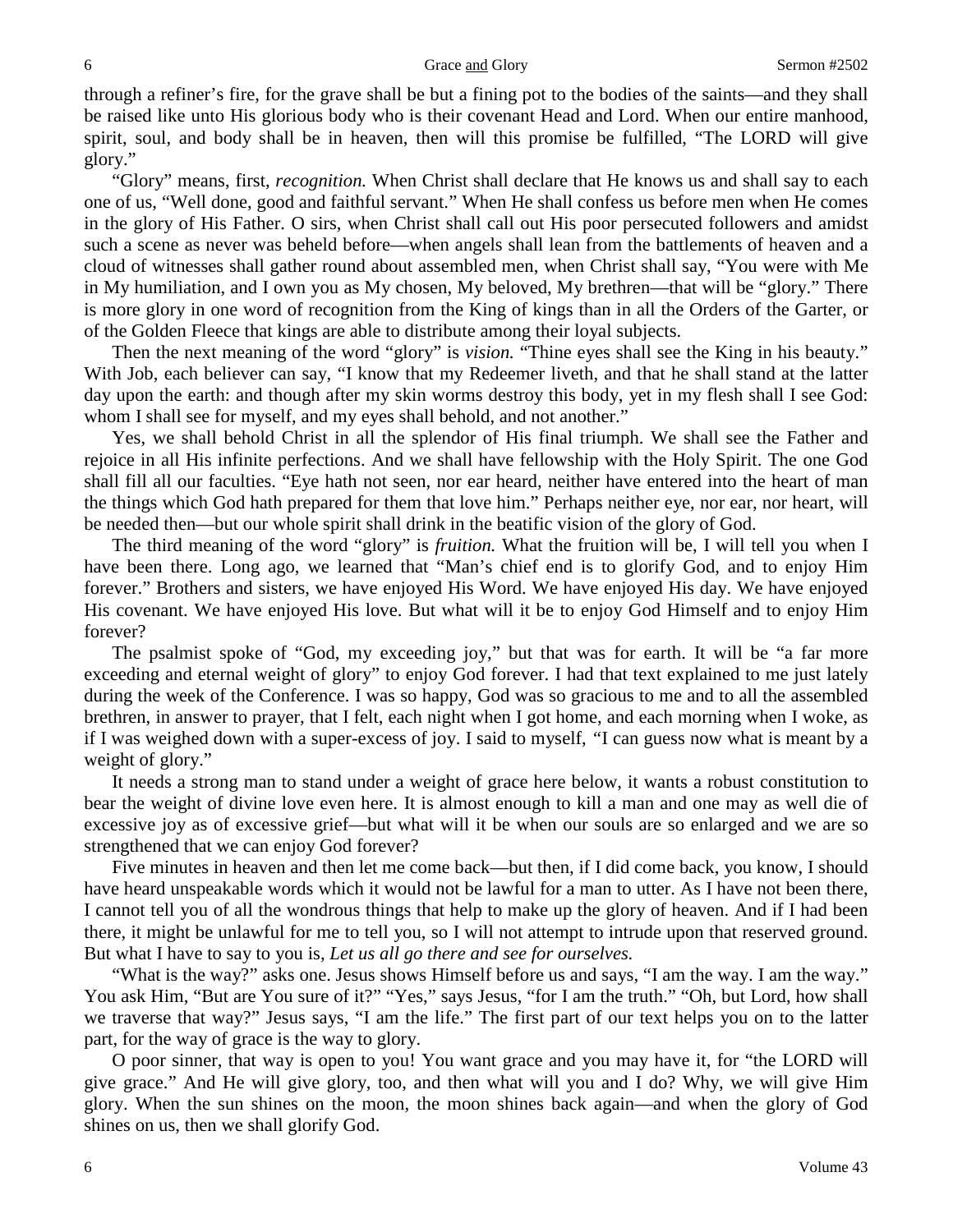### Sermon #2502 Grace <u>and</u> Glory 7

Meanwhile, as God is so gracious to us, let us act gratefully towards Him. You know that the word "grace" sometimes signifies not only free favor, but also thanks. We often use the expression, "Let us say grace," when we mean to give thanks to God. So, here on earth, let us think grace, let us live grace, let us sing grace, and then, when we get to heaven, we will live glory, and sing glory, and all the glory shall be ascribed to Him that loved us, and washed us from our sins in His own blood.

Now let us close by singing just this one verse,—

*"Grace all the work shall crown, Through everlasting days; It lays in heaven the topmost stone, And well deserves the praise."*

Sing it to the tune, "Cranbrook." Sing it as you can sing when you praise the Lord with all your heart and soul.

#### **EXPOSITION C. H. SPURGEON**

#### *PSALM 84*

To the chief Musician upon Gittith, A Psalm for the sons of Korah.

It is thought, by some interpreters, that Gittith signifies the winepress. They must have been a very godly people who sang such songs as this in the time of the treading out of the grapes. Oh, that the day were come when the common places of our ordinary industries should be sanctified by psalms, and hymns, and spiritual songs! Alas, at the winepress, men too often sing loose and lascivious songs—but these ancient people of God did not so.

This Psalm is a song to the chief Musician and it is mainly concerning the house of God and the pilgrimage to it. Every sacred song should be sung at its best, we should call out the chief musician in every hymn that is dedicated to the service of the Lord.

"To the chief Musician upon Gittith, A Psalm for the sons of Korah." I have often reminded you that these sons of Korah owed their continued existence to an act of special sovereign grace. Korah, Dathan, and Abiram and all their company were swallowed up alive, they went down to the Pit because of their rebellion.

But in the Book of Numbers we read, "Notwithstanding the children of Korah died not." Why they were spared, we cannot tell, but ever after, they were made to be the singers of the sanctuary. They who are saved by sovereign grace are the most fit to praise the name of the Lord. The sons of Korah also became doorkeepers to the house of the Lord, and hence, probably, is the allusion to a doorkeeper which we find in this Psalm.

#### **Verse 1.** *How amiable are thy tabernacles, O LORD of hosts!*

"How amiable"—how lovely "are thy tabernacles." The temple was not then built. The Lord's house was as yet only a tent, so that it is not the glory of architecture that makes the house to be lovely—the glory of it is the indwelling God. "How amiable are thy tabernacles!" That is to say, every part of it is lovely. The outer court, the inner court, the Holy of Holies, all the different parts in that ancient sacred shrine were lovely to the psalmist's eye.

He does not tell us how lovely they were. He leaves off with a note of exclamation, as if he could not measure with his golden rod this city of the great King. "'How lovely are *thy* tabernacles, O JEHOVAH of hosts'—lovely because they are Yours! They are our tabernacles if we gather in them, but they are Yours because You are there, and therefore are they most lovely to our eyes."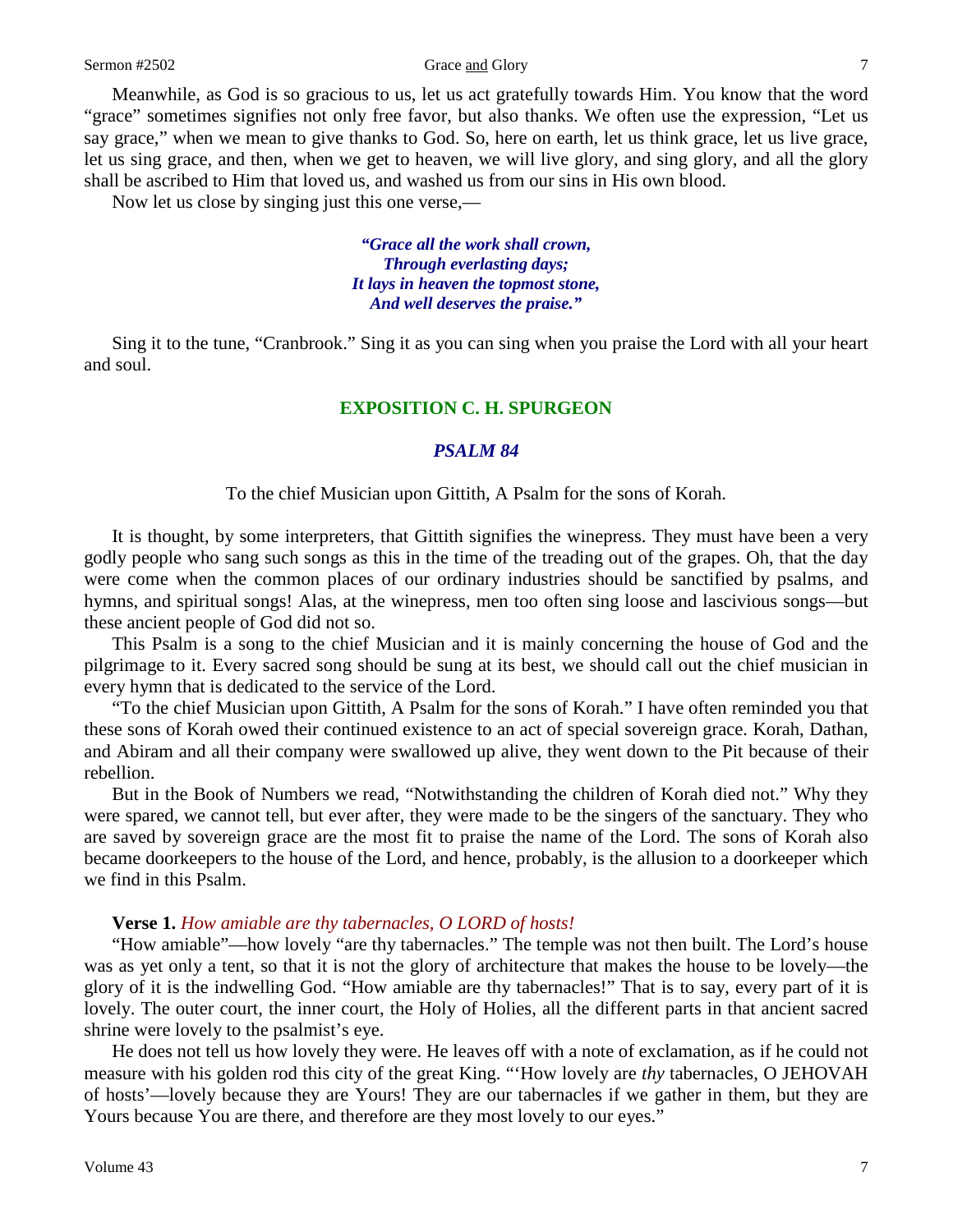# 2. My soul longeth, yes, even fainteth for the courts of the LORD: my heart and my flesh crieth out *for the living God.*

His soul longed until, as it were, it grew pale—for so the Hebrew may be rendered—it grew white with faintness in the intensity of his desire to get up to the courts where God was to be found. God is a King, His ancient tabernacle was one of His royal palaces, so David longed to be a courtier there, that he might dwell in the courts of JEHOVAH.

When he says that his flesh cried out for the living God, he does not mean flesh in the sense in which Paul uses the term, for in that flesh there dwells no good thing, but the psalmist means to express here the whole of his nature, "My soul, my heart, and my flesh." The combination of his entire manhood spirit, soul, and body—was moved with such intense agony of desire that it must express itself and it could only express itself in a cry, "My heart and my flesh crieth out for the living God."

If it be so with you, my brethren, at this time, you shall have a feast of fat things. He who comes to God's table with a good appetite shall never go away unsatisfied. It is lack of desire which often hinders us from spiritual delight, but when the desire is set upon God, it shall be satisfied. I fear that we often come to the wells of salvation and yet get nothing because merely coming to the wells is nothing.

We read in Isaiah, "With joy shall ye draw water out of the wells of salvation." It is not the wells, but the water out of them which will refresh the weary one. Do not be content with being here, in your pew, in the midst of this great congregation—but long after the living God Himself, for He alone can refresh and revive your soul and spirit. Say, with David, "My heart and my flesh crieth out for the living God."

**3.** Yea, the sparrow hath found an house, and the swallow a nest for herself, where she may lay her *young, even thine altars, O LORD of hosts, my King, and my God.*

These little birds, so insignificant in themselves, were full of holy courage and with sweet familiarity they came even into the sacred place. They hung upon the eaves of God's house—they even dared to make their nests there.

### *"O make me like the sparrows blest, To dwell but where I love!"*

O my Lord, give me the privilege of the swallow—not only to dwell with You, but to see my young ones, too, all round Your altars, that I may find with You, my God, a nest where I may lay my young! Is not this your desire, my brother, my sister, to have God for yourself, and God for your boys, and God for your girls—to be yourself God's servant, and to have all your children His children, too? If so, God grant you the desire of your heart!

How sweetly does David address the Lord—"O JEHOVAH of hosts, my King and my God!" The people of God are very fond of *my's—*they love possessive pronouns—"*my* King and *my* God." God is good, but what is another man's God to me if He be not mine? I must have Him for *my* King and *my* God, or else I shall not really long for Him, or cry out after Him, or delight in Him.

**4.** *Blessed are they that dwell in thy house: they will be still praising thee.*

The nearer to God you are in your life, the sweeter and more constant will be your song to Him. They who dwell with God dwell where there must be singing.

> *"Where God doth dwell, sure heaven is there, And singing there must be: Since, Lord, Thy presence makes my heaven, Whom should I sing but Thee?"*

Blessed are they who always dwell where You dwell, O my God! "They will be still praising thee." **4.** *Selah.*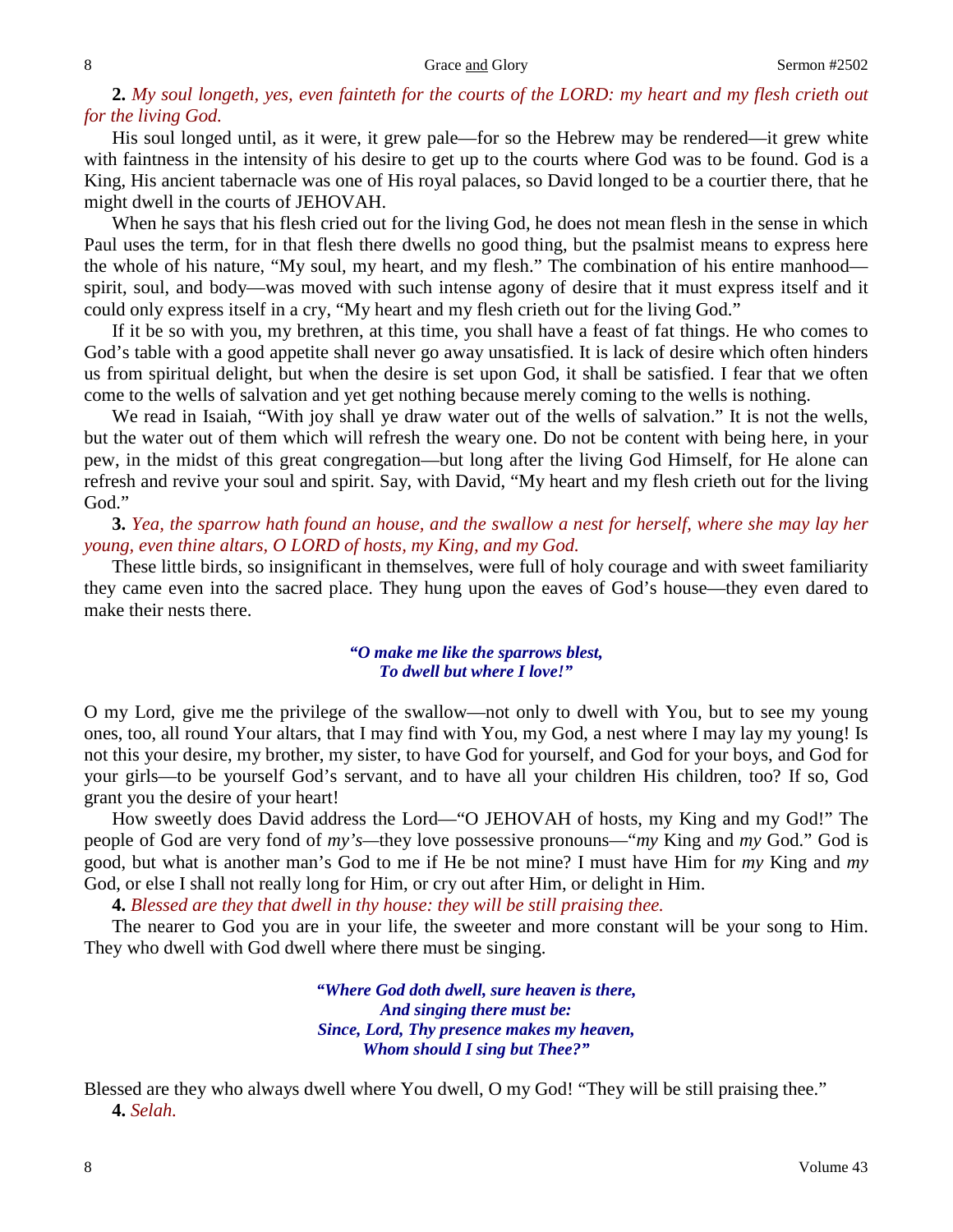#### Sermon #2502 Grace and Glory 9

Tighten up the harp strings, set the music to a higher key. Lift up the heart also, let the soul rise to something sweeter still in praise of JEHOVAH.

**5.** *Blessed is the man whose strength is in thee; in whose heart are the ways—*

Or, "thy ways." It is not every man who is in God's house who is blessed. The blessed man is the one who has brought his heart with him. It is not every man who is in God's ways who is blessed—but the man whose strength is in those ways, who throws his whole heart and soul into the worship. Halfhearted worship is dreary work, it is like a blind horse going round in a mill. But when the heart is in the service, we feel then as if we could dance for joy in the presence of the Lord our God—"Blessed is the man whose strength is in thee, in whose heart are thy ways."

**6-7.** Who passing through the valley of Baca make it a well; the rain also filleth the pools. They go *from strength to strength, every one of them in Zion appeareth before God.*

We do not know at this date what that valley of Baca was, for the land has been to so large an extent destroyed. This ancient song retains the name of the valley of Baca, but it does not explain to us where or what the place was. Perhaps it was a dry and thirsty valley in which, in order to pass through it at all, the pilgrims digged wells that there might be refreshment for their journey. There are many such valleys on the road to heaven—dark and lonesome, dry and barren—but God's people learn to dig wells there.

Only mark that though we dig the wells, the water to fill them does not rise up from the bottom—it falls down from above. "The rain also filleth the pools." In the kingdom of heaven, there are some analogies with the kingdom of nature, but there are a great many heavenly things that have no earthly analogy at all, and you cannot with any accuracy argue from natural laws into the spiritual world.

For instance, we have "an anchor of the soul, both sure and steadfast," and we throw that anchor up—"which entereth into that within the veil." Whereas earthly mariners drop their anchors down into the sea, we fling ours up into heaven. That is odd, but it is true. So, we dig a well, but it does not get filled from the bottom—"The rain also filleth the pools." This is a new kind of well and it teaches us that we must use the means, but that everything depends upon God. We have not to depend upon the means, but upon the God of the means—"The rain also filleth the pools."

See, further, brethren, what the way to heaven is. It is a growing way, an increasing way—"They go from strength to strength." Those who begin in their own strength go from weakness to weakness, but those who know their own weakness and trust in the Almighty God shall go from strength to strength. In the natural world, as we grow older, we get weaker—but in the moral and spiritual world, when it is as it should be—the older we grow, the stronger we become in God and in the power of His might.

What a mercy it is to be on the road to heaven, which is a road ever upwards! From step to step, from hill to hill, from mount to mount, they climb who shall ultimately end their pilgrimage in the King's palace above. "Everyone of them in Zion appears before God."

8-9. O LORD God of hosts, hear my prayer: give ear, O God of Jacob. Selah. Behold, O God our *shield, and look upon the face of thine anointed.*

See what a rise there is in the music here, from, "Hear my prayer," to "Behold, O God our shield, and look upon the face of thine anointed." "When you cannot look on me, look on Your Anointed."—

### *"Him, and then the sinner see, Look through Jesu's wounds on me."*

When God looks at us, He may well be angry. But when He looks upon Christ, He must be glad and full of love.

### **10.** *For a day in thy courts is better than a thousand.*

That is, better than a thousand spent anywhere else. You see, we have not yet come to the country where we can stay at God's public worship all the year together—we have to get it a day at a time. Have you not often wished that there were seven Sundays in the week? I am sure that you have when God has fed your souls and made your spirits merry in the house of prayer.